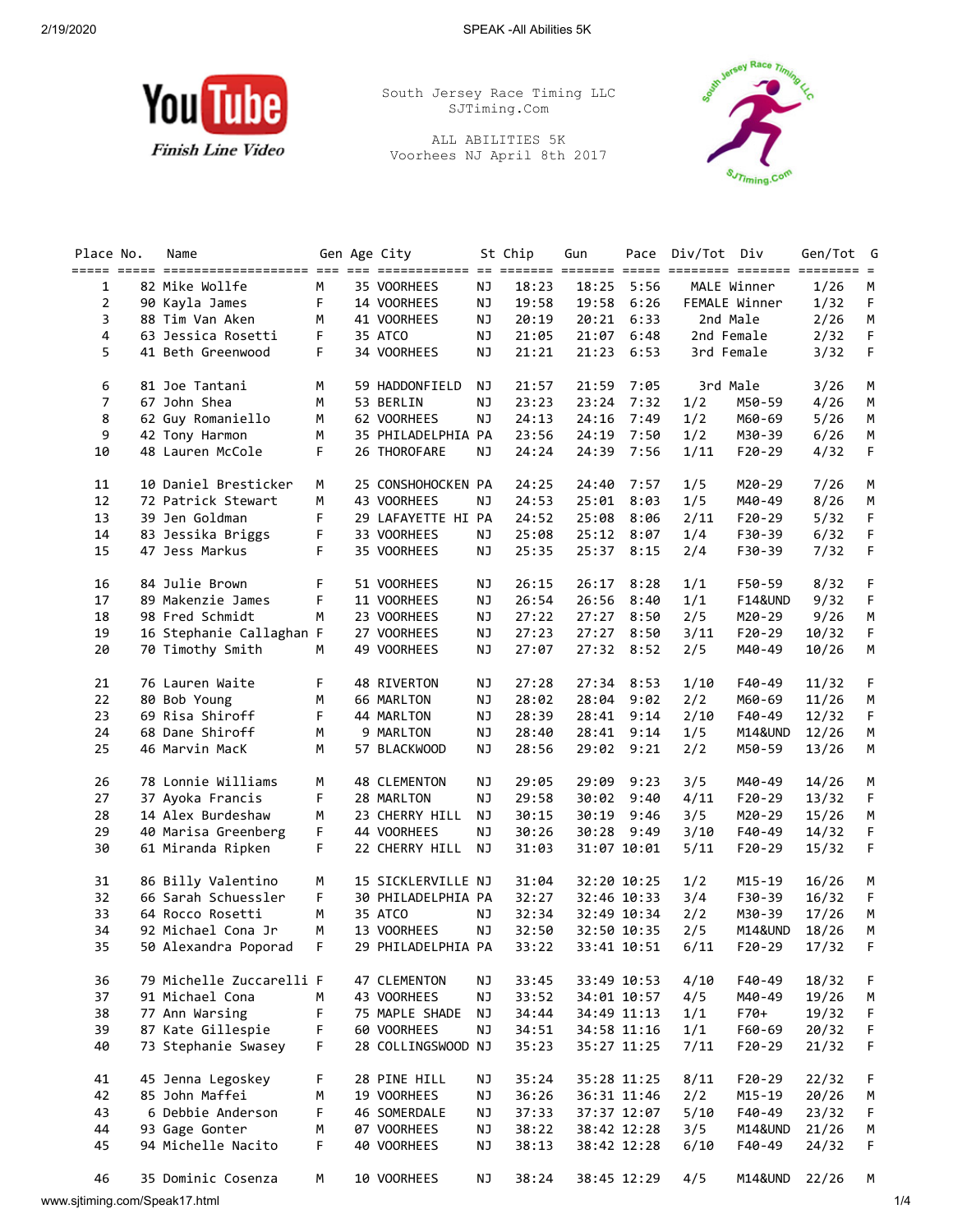2/19/2020 SPEAK -All Abilities 5K

| 47  | 43 Stephanie Hartman  |   | 39 MOUNT LAUREL NJ |    | 38:46 39:05 12:35 4/4                  | F30-39 25/32 |  |
|-----|-----------------------|---|--------------------|----|----------------------------------------|--------------|--|
|     | 48    44 Lekesha Hill |   | 46 LAWNSIDE        | NJ | 40:09  40:15  12:58  7/10              | F40-49 26/32 |  |
| 49. | 96 Ali Manisun        |   | 25 VOORHEES        |    | NJ 39:58 40:16 12:58 9/11 F20-29 27/32 |              |  |
| 50. | 97 Arka Mullel        | M | 25 VOORHEES        |    | NJ 39:59 40:16 12:58 4/5               | M20-29 23/26 |  |



| Place No. | Name                 |    | Gen Age City       |    | St Chip | Gun         | Pace | Div/Tot | Div      | Gen/Tot G |     |
|-----------|----------------------|----|--------------------|----|---------|-------------|------|---------|----------|-----------|-----|
|           |                      |    |                    |    |         |             |      |         |          |           |     |
| 51        | 75 Lindsay Valentino | F. | 27 VOORHEES        | ΝJ | 41:32   | 41:39 13:25 |      | 10/11   | $F20-29$ | 28/32     |     |
| 52        | 74 Carmine Valentino | м  | 28 VOORHEES        | ΝJ | 41:33   | 41:41 13:25 |      | 5/5     | M20-29   | 24/26     | M   |
| 53        | 8 Melissa Benn       | F. | 44 CHERRY HILL     | ΝJ | 42:41   | 42:47 13:46 |      | 8/10    | $F40-49$ | 29/32     | - F |
| 54        | 71 Mara Steele       | F. | 49 MARLTON         | ΝJ | 42:42   | 42:47 13:47 |      | 9/10    | $F40-49$ | 30/32     |     |
| 55        | 20 Caitlyn Cook      | F. | 28 ROBBINSVILLE NJ |    | 42:49   | 43:04 13:52 |      | 11/11   | $F20-29$ | 31/32     | - F |
| 56        | 101 Kelly Cosenza    | F. | 43 VOORHEES        | ΝJ | 42:54   | 43:19 13:57 |      | 10/10   | F40-49   | 32/32     |     |
| 57        | 34 Dom Cosenza       | м  | 42 VOORHEES        | ΝJ | 42:50   | 43:20 13:57 |      | 5/5     | M40-49   | 25/26     | м   |
| 58        | 21 Aiden Cosenza     | м  | 8 VOORHEES         | ΝJ | 43:00   | 43:20 13:57 |      | 5/5     | M14&UND  | 26/26     | м   |



OVERALL WINNERS - 5K

## TOP MALE FINISHERS

|   | Place O'All No.             | Name                  | Ag City        | St Chip  | Gun   |
|---|-----------------------------|-----------------------|----------------|----------|-------|
|   |                             |                       |                |          |       |
|   | $1 \quad \blacksquare$      | 1     82 Mike Wollfe  | 35 VOORHEES    | NJ 18:23 | 18:25 |
|   | $\mathbf{3}$<br>$2^{\circ}$ | 88 Tim Van Aken       | 41 VOORHEES    | NJ 20:19 | 20:21 |
|   | 3                           | 6 81 Joe Tantani      | 59 HADDONFIELD | NJ 21:57 | 21:59 |
| 4 |                             |                       | 53 BERLIN      | NJ 23:23 | 23:24 |
|   |                             | 5 8 62 Guy Romaniello | 62 VOORHEES    | NJ 24:13 | 24:16 |

## TOP FEMALE FINISHERS

|               | Place O'All No. | Name               | Ag City            |     | St Chip | Gun   |
|---------------|-----------------|--------------------|--------------------|-----|---------|-------|
|               |                 |                    |                    |     |         |       |
|               | 1 2             | 90 Kayla James     | 14 VOORHEES        | NJ. | 19:58   | 19:58 |
| $\mathcal{P}$ | $\overline{4}$  | 63 Jessica Rosetti | 35 ATCO            | NJ. | 21:05   | 21:07 |
|               | 3<br>5.         | 41 Beth Greenwood  | 34 VOORHEES        | N J | 21:21   | 21:23 |
| 4             | 10              | 48 Lauren McCole   | 26 THOROFARE       | NJ. | 24:24   | 24:39 |
| 5.            | 13              | 39 Jen Goldman     | 29 LAFAYETTE HI PA |     | 24:52   | 25.08 |



## AGE-GROUP RESULTS

MALE AGE GROUP: 1 - 14 (1 WINNER)

|               | Place O'All No.      | Name               | Age City    |     | St Chip | Gun     |
|---------------|----------------------|--------------------|-------------|-----|---------|---------|
|               |                      |                    |             |     |         |         |
|               | - 24<br>$\mathbf{1}$ | 68 Dane Shiroff    | 9 MARLTON   | N J | 28:40   | - 28:41 |
| $\mathcal{P}$ | 34                   | 92 Michael Cona Jr | 13 VOORHEES | NJ. | 32:50   | 32:50   |
| 3             | - 44                 | 93 Gage Gonter     | 07 VOORHEES | NJ  | 38:22   | 38:42   |

FEMALE AGE GROUP: 1 - 14 (1 WINNER)

Place O'All No. Name Age City St Chip Gun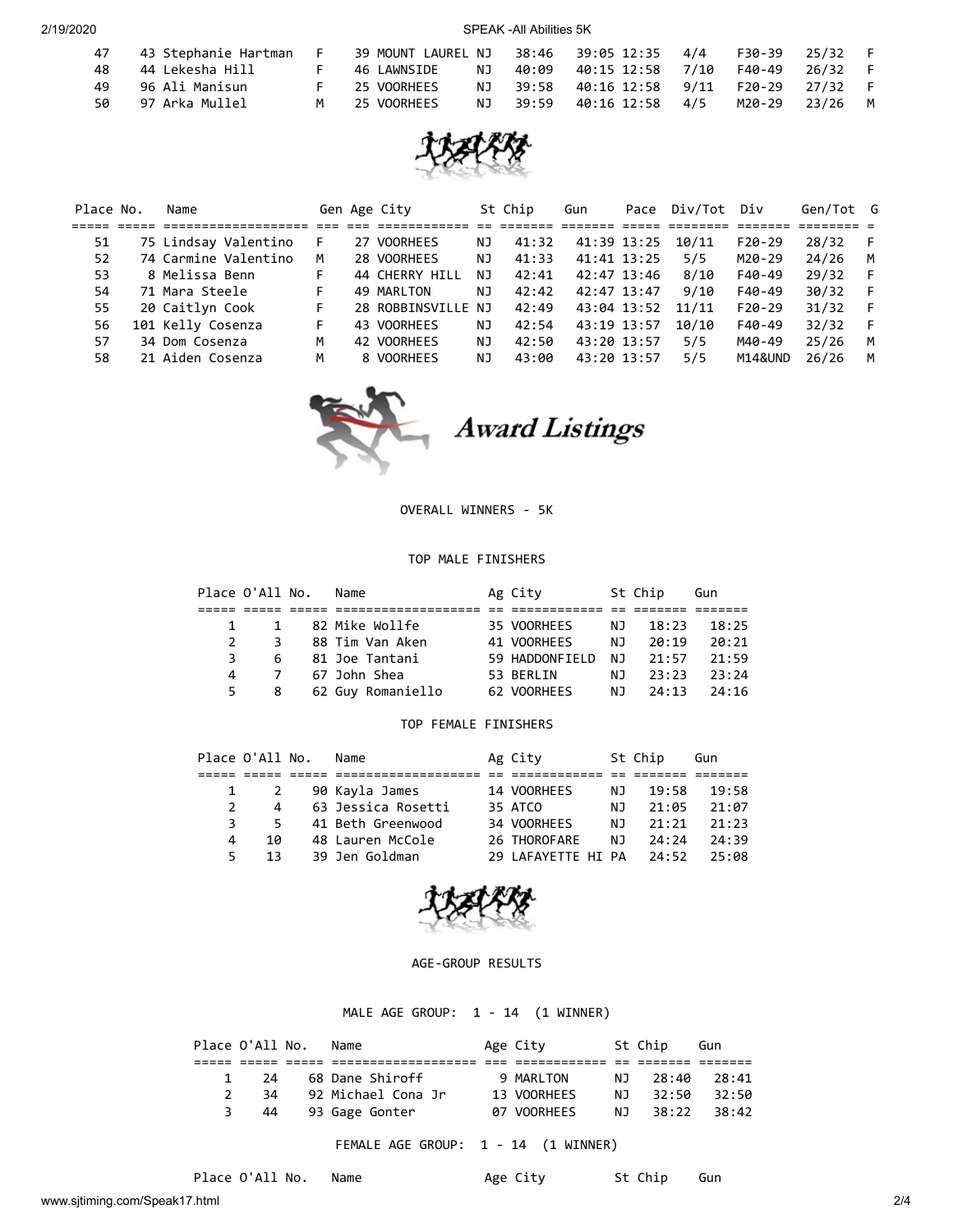2/19/2020 SPEAK -All Abilities 5K

|                               | $\mathbf{1}$<br>17                         | 89 Makenzie James                                                                                                         | 11 VOORHEES               | NJ       | 26:54           | 26:56          |
|-------------------------------|--------------------------------------------|---------------------------------------------------------------------------------------------------------------------------|---------------------------|----------|-----------------|----------------|
|                               |                                            | MALE AGE GROUP: 15 - 19 (1 WINNER)                                                                                        |                           |          |                 |                |
|                               | Place O'All No.                            | Name                                                                                                                      | Age City                  |          | St Chip         | Gun            |
|                               | 1<br>31                                    | 86 Billy Valentino                                                                                                        | 15 SICKLERVILLE NJ        |          | 31:04           | 32:20          |
|                               | $\overline{2}$<br>42                       | 85 John Maffei                                                                                                            | 19 VOORHEES               | NJ       | 36:26           | 36:31          |
|                               |                                            | MALE AGE GROUP: 20 - 29 (1 WINNER)                                                                                        |                           |          |                 |                |
|                               | Place O'All No.                            | Name                                                                                                                      | Age City<br>St Chip       |          |                 | Gun            |
|                               | $\mathbf{1}$<br>11                         | <u>soos coos coos concentracteristic at concentract of contro concen</u><br>10 Daniel Bresticker 25 CONSHOHOCKEN PA 24:25 |                           |          |                 | 24:40          |
|                               | $\overline{2}$<br>18                       | 98 Fred Schmidt 23 VOORHEES NJ 27:22 27:27                                                                                |                           |          |                 |                |
|                               | 3<br>28                                    | 14 Alex Burdeshaw 23 CHERRY HILL NJ 30:15                                                                                 |                           |          |                 | 30:19          |
|                               |                                            | FEMALE AGE GROUP: 20 - 29 (1 WINNER)                                                                                      |                           |          |                 |                |
|                               | Place O'All No.                            | Name                                                                                                                      | Age City                  |          | St Chip         | Gun            |
|                               | $\mathbf{1}$<br>10                         | 48 Lauren McCole                                                                                                          |                           |          | NJ 24:24        | 24:39          |
|                               | $\overline{2}$<br>13                       |                                                                                                                           | 26 THOROFARE              |          |                 | 25:08          |
|                               | 3<br>19                                    | 16 Stephanie Callaghan 27 VOORHEES NJ 27:23                                                                               |                           |          |                 | 27:27          |
|                               |                                            | MALE AGE GROUP: 30 - 39 (1 WINNER)                                                                                        |                           |          |                 |                |
|                               | Place O'All No.                            | Name                                                                                                                      | Age City                  |          | St Chip         | Gun            |
|                               |                                            | <u>soos oose oose oosesessessessesse oo oosesessese oo oosese oosese</u>                                                  |                           |          |                 |                |
|                               | $\mathbf{1}$<br>9                          | 42 Tony Harmon               35 PHILADELPHIA PA     23:56                                                                 |                           |          |                 | 24:19          |
|                               | 2<br>33                                    | 64 Rocco Rosetti                                                                                                          | 35 ATCO<br>NJ NJ          |          | 32:34           | 32:49          |
|                               |                                            | FEMALE AGE GROUP: 30 - 39 (1 WINNER)                                                                                      |                           |          |                 |                |
|                               | Place O'All No.                            | Name                                                                                                                      | Age City                  |          | St Chip         | Gun            |
|                               | $\mathbf{1}$<br>14                         | 83 Jessika Briggs 33 VOORHEES                                                                                             |                           |          | NJ 25:08        | 25:12          |
|                               | $\overline{2}$<br>15                       | 47 Jess Markus 35 VOORHEES NJ 25:35                                                                                       |                           |          |                 | 25:37          |
|                               | 3<br>32                                    | 66 Sarah Schuessler 30 PHILADELPHIA PA                                                                                    |                           |          | 32:27           | 32:46          |
|                               |                                            | MALE AGE GROUP: 40 - 49 (1 WINNER)                                                                                        |                           |          |                 |                |
|                               | Place O'All No.                            | Name                                                                                                                      | Age City                  |          | St Chip         | Gun            |
|                               | 1<br>12                                    | 72 Patrick Stewart                                                                                                        | 43 VOORHEES               | ΝJ       | 24:53           | 25:01          |
|                               | $\overline{2}$<br>20                       | 70 Timothy Smith 49 VOORHEES                                                                                              |                           | ΝJ       | 27:07           | 27:32          |
|                               | 3<br>26                                    | 78 Lonnie Williams                                                                                                        | 48 CLEMENTON              | ΝJ       | 29:05           | 29:09          |
|                               |                                            | FEMALE AGE GROUP: 40 - 49 (1 WINNER)                                                                                      |                           |          |                 |                |
|                               | Place O'All No.                            | Name                                                                                                                      | Age City                  |          | St Chip         | Gun            |
|                               |                                            | <u>soos coos coos concentracteristic at concentract of contro concen</u>                                                  |                           |          |                 |                |
|                               | $\mathbf{1}$<br>21<br>$\overline{2}$<br>23 | 76 Lauren Waite<br>69 Risa Shiroff                                                                                        | 48 RIVERTON<br>44 MARLTON | NJ<br>NJ | 27:28<br>28:39  | 27:34<br>28:41 |
|                               | 3<br>29                                    | 40 Marisa Greenberg                                                                                                       | 44 VOORHEES               | NJ       | 30:26           | 30:28          |
|                               |                                            | MALE AGE GROUP: 50 - 59 (1 WINNER)                                                                                        |                           |          |                 |                |
|                               |                                            |                                                                                                                           |                           |          |                 |                |
|                               | Place O'All No.                            | Name<br><u>soos oose oose oosesessessessesse oo oosesessese oo oosese oosese</u>                                          | Age City                  |          | St Chip         | Gun            |
|                               | 1<br>7                                     | 67 John Shea                                                                                                              | 53 BERLIN                 | ΝJ       | 23:23           | 23:24          |
| $\overline{2}$                | 25                                         | 46 Marvin MacK                                                                                                            | 57 BLACKWOOD              | NJ       | 28:56           | 29:02          |
|                               |                                            | FEMALE AGE GROUP: 50 - 59 (1 WINNER)                                                                                      |                           |          |                 |                |
|                               | Place O'All No.                            | Name                                                                                                                      | Age City                  |          | St Chip         | Gun            |
|                               |                                            |                                                                                                                           |                           |          | ======= ======= |                |
|                               | $\mathbf{1}$<br>16                         | 84 Julie Brown                                                                                                            | 51 VOORHEES               | ΝJ       | 26:15           | 26:17          |
| www.sjtiming.com/Speak17.html |                                            |                                                                                                                           |                           |          |                 |                |